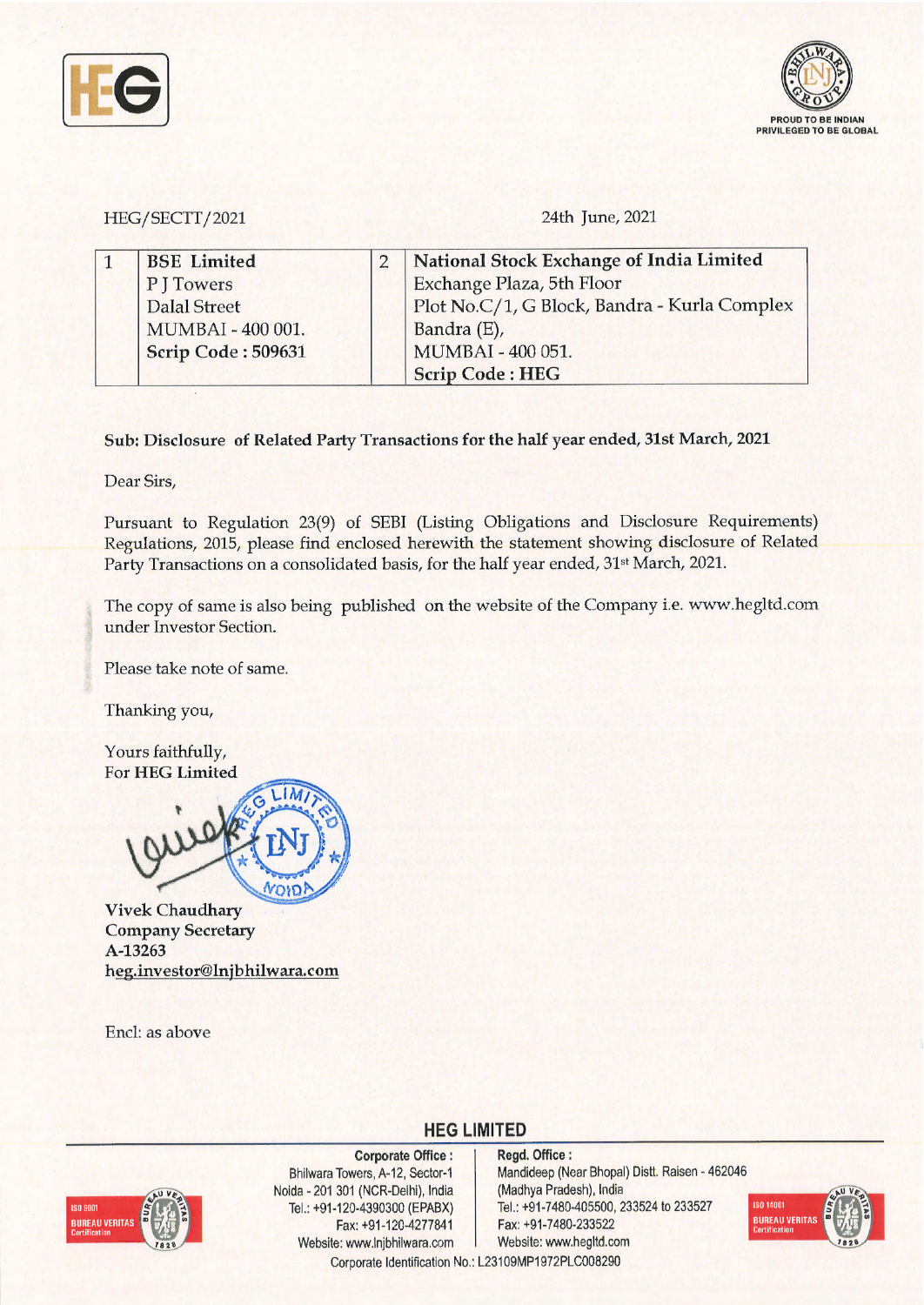|                                                                                                       | <b>HEG LIMITED</b>                                                                                 |                                                                |  |  |  |  |  |
|-------------------------------------------------------------------------------------------------------|----------------------------------------------------------------------------------------------------|----------------------------------------------------------------|--|--|--|--|--|
| Related Party Disclosures as per the requirement of SEBI (LODR) Regulation 2015 on consolidated basis |                                                                                                    |                                                                |  |  |  |  |  |
|                                                                                                       | LIST OF RELATED PARTY AS PER IND AS 24 & REGULATION 23 OF SEBI (LISTING OBLIGATIONS AND DISCLOSURE |                                                                |  |  |  |  |  |
| REQUIREMENTS) REGULATIONS, 2015 - HALF YEAR ENDED MARCH 31, 2021                                      |                                                                                                    |                                                                |  |  |  |  |  |
| S. No.                                                                                                | Relationship                                                                                       | Name of Related Party                                          |  |  |  |  |  |
|                                                                                                       |                                                                                                    | (i) Bhilwara Energy Limited                                    |  |  |  |  |  |
| A)                                                                                                    | Associates                                                                                         | (ii) Bhilwara Infotechnology Ltd                               |  |  |  |  |  |
|                                                                                                       |                                                                                                    | Shri L.N. Jhunjhunwala                                         |  |  |  |  |  |
|                                                                                                       |                                                                                                    | Smt Mani Devi Jhunjhunwala                                     |  |  |  |  |  |
|                                                                                                       | Individuals owning directly or indirectly, an                                                      | Shri Ravi Jhunjhunwala                                         |  |  |  |  |  |
|                                                                                                       | interest in the voting power of the reporting                                                      | Shri Riju Jhunjhunwala                                         |  |  |  |  |  |
| B)                                                                                                    | enterprise that gives them control or significant                                                  | Shri Rishabh Jhunjhunwala                                      |  |  |  |  |  |
|                                                                                                       | influence over the enterprise, and relatives of any                                                | Smt Rita Jhunjhunwala                                          |  |  |  |  |  |
|                                                                                                       | such individual.                                                                                   | Shri Nivedan Churiwal                                          |  |  |  |  |  |
|                                                                                                       |                                                                                                    | Smt Shubha Churiwal                                            |  |  |  |  |  |
|                                                                                                       |                                                                                                    | Smt Sudha Churiwal                                             |  |  |  |  |  |
|                                                                                                       |                                                                                                    | Shri Ravi Jhunjhunwala-CMD & CEO                               |  |  |  |  |  |
|                                                                                                       |                                                                                                    | Shri Riju Jhunjhunwala- Vice Chairman (w.e.f. 17th June, 2020) |  |  |  |  |  |
|                                                                                                       |                                                                                                    | Shri Shekhar Agarwal-Non-Executive Director                    |  |  |  |  |  |
|                                                                                                       |                                                                                                    | Shri Manish Gulati, Executive Director                         |  |  |  |  |  |
|                                                                                                       |                                                                                                    | Shri Satish Chand Mehta- Non Executive- Independent Director   |  |  |  |  |  |
|                                                                                                       |                                                                                                    | Dr. Kamal Gupta-Non Executive-Independent Director             |  |  |  |  |  |
| $\mathbf{C}$                                                                                          | <b>Key Management Personnel</b>                                                                    | Dr. Om Parkash Bahl- Non Executive- Independent Director       |  |  |  |  |  |
|                                                                                                       |                                                                                                    | Smt. Vinita Singhania- Non-Executive Director                  |  |  |  |  |  |
|                                                                                                       |                                                                                                    | Smt. Ramni Nirula -Non Executive- Independent Director         |  |  |  |  |  |
|                                                                                                       |                                                                                                    | Shri Jayant Davar- Non Executive- Independent Director         |  |  |  |  |  |
|                                                                                                       |                                                                                                    | Shri Gulshan Kumar Sakhuja - Chief Financial Officer           |  |  |  |  |  |
|                                                                                                       |                                                                                                    | Shri Vivek Chaudhary-Company Secretary                         |  |  |  |  |  |
|                                                                                                       |                                                                                                    | Shri L.N. Jhunjhunwala                                         |  |  |  |  |  |
|                                                                                                       |                                                                                                    | Smt Mani Devi Jhunjhunwala                                     |  |  |  |  |  |
| D)                                                                                                    | <b>Relatives of Key Management Personnel</b>                                                       | Shri Rishabh Jhunjhunwala                                      |  |  |  |  |  |
|                                                                                                       |                                                                                                    | Smt Rita Jhunjhunwala                                          |  |  |  |  |  |
|                                                                                                       |                                                                                                    | (a) Hindustan Electro Graphites Staff Gratuity Fund Trust      |  |  |  |  |  |
| E)                                                                                                    | <b>Trust Under Common Control</b>                                                                  | (b) Hindustan Electro Graphite's Ltd Senior Executive          |  |  |  |  |  |
|                                                                                                       |                                                                                                    | Superannuation Fund Trust                                      |  |  |  |  |  |
| F)                                                                                                    | Enterprises over which any person described in                                                     | RSWM Ltd                                                       |  |  |  |  |  |
|                                                                                                       | (C) or (D) is able to exercise significant influence.                                              | Malana Power Company Ltd                                       |  |  |  |  |  |
|                                                                                                       |                                                                                                    | Giltedged Industrial Securities Ltd                            |  |  |  |  |  |
|                                                                                                       |                                                                                                    | Purvi Vanijya Niyojan Ltd                                      |  |  |  |  |  |
|                                                                                                       |                                                                                                    | Shashi Commercial Co Ltd                                       |  |  |  |  |  |
|                                                                                                       |                                                                                                    | <b>BSL Ltd</b>                                                 |  |  |  |  |  |
|                                                                                                       |                                                                                                    | AD Hydro Power Ltd                                             |  |  |  |  |  |
|                                                                                                       |                                                                                                    | Maral Overseas Ltd                                             |  |  |  |  |  |
|                                                                                                       |                                                                                                    | <b>BMD Pvt Ltd</b>                                             |  |  |  |  |  |
|                                                                                                       |                                                                                                    | <b>Bharat Investments Growth Limited</b>                       |  |  |  |  |  |
|                                                                                                       |                                                                                                    | India Texfab Marketing Limited                                 |  |  |  |  |  |
|                                                                                                       |                                                                                                    | Investors India Limited                                        |  |  |  |  |  |
|                                                                                                       |                                                                                                    | <b>LNJ</b> Financial Services Limited                          |  |  |  |  |  |
|                                                                                                       |                                                                                                    | Nivedan Vanijya Niyojan Limited                                |  |  |  |  |  |
|                                                                                                       |                                                                                                    | M.L. Finlease Pvt Limited                                      |  |  |  |  |  |
|                                                                                                       |                                                                                                    | Raghav Commercial Limited                                      |  |  |  |  |  |
|                                                                                                       |                                                                                                    | Bhilwara Technical Textiles Limited                            |  |  |  |  |  |
|                                                                                                       |                                                                                                    | Indo Canadian Consultancy Service Limited                      |  |  |  |  |  |
|                                                                                                       |                                                                                                    | <b>BG Wind Power Limited</b>                                   |  |  |  |  |  |
|                                                                                                       |                                                                                                    | NJC Hydro Power Limited                                        |  |  |  |  |  |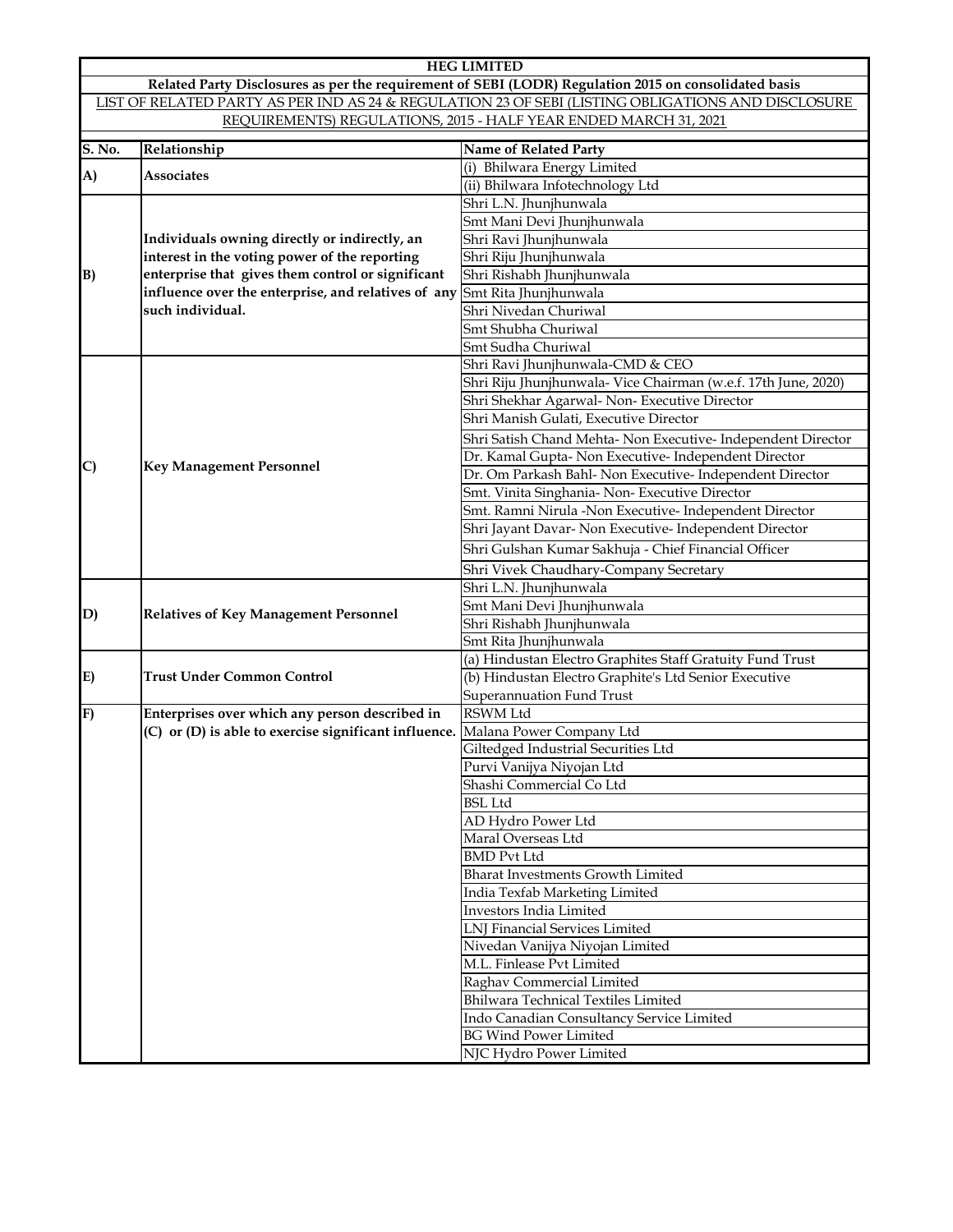| Chango Yangthang Hydro Power Limited                       |
|------------------------------------------------------------|
| Sabhyata Foundation (Section 8 Company)                    |
| LNI Bhilwara - HEG Lok Nyas (Trust)                        |
| Graphite Education & Welfare Society                       |
| Ravi Jhunjhunwala- HUF (Refer Note No.1)                   |
| Deepak Pens And Plastics Private Limited (Refer Note No.2) |
| Sandhu Auto Deposits Limited (Refer Note No.2)             |

**Note 1**: The Shares of Ravi Jhunjhunwala (HUF), member of Promoter Group of HEG Limited has been transferred on Friday, 25th September, 2020 to Shri Ravi Jhunjhunwala, Promoter of HEG Limited, pursuant to partition of Ravi Jhunjhunwala‐ HUF which resulted in dissolving of Ravi Jhunjhunwala (HUF).

**Note 2**: M/s Deepak Pens And Plastics Private Limited and M/s Sandhu Auto Deposits Limited, Members of Promoter Group of HEG Limited have been amalgamated with Jet (India) Private Limited pursuant to Scheme of amalgamation duly approved by NCLT, Kolkata and shares held by M/ s Deepak Pens And Plastics Private Limited and M/ s Sandhu Auto Deposits Limited have been transferred to M/ s Jet (India) Private Limited on Friday, 25th September, 2020, pursuant to duly approved scheme and therefore, M/ s Deepak Pens And Plastics Private Limited and M/ s Sandhu Auto Deposits Limited have ceased to be Members of Promoter Group of HEG Limited.